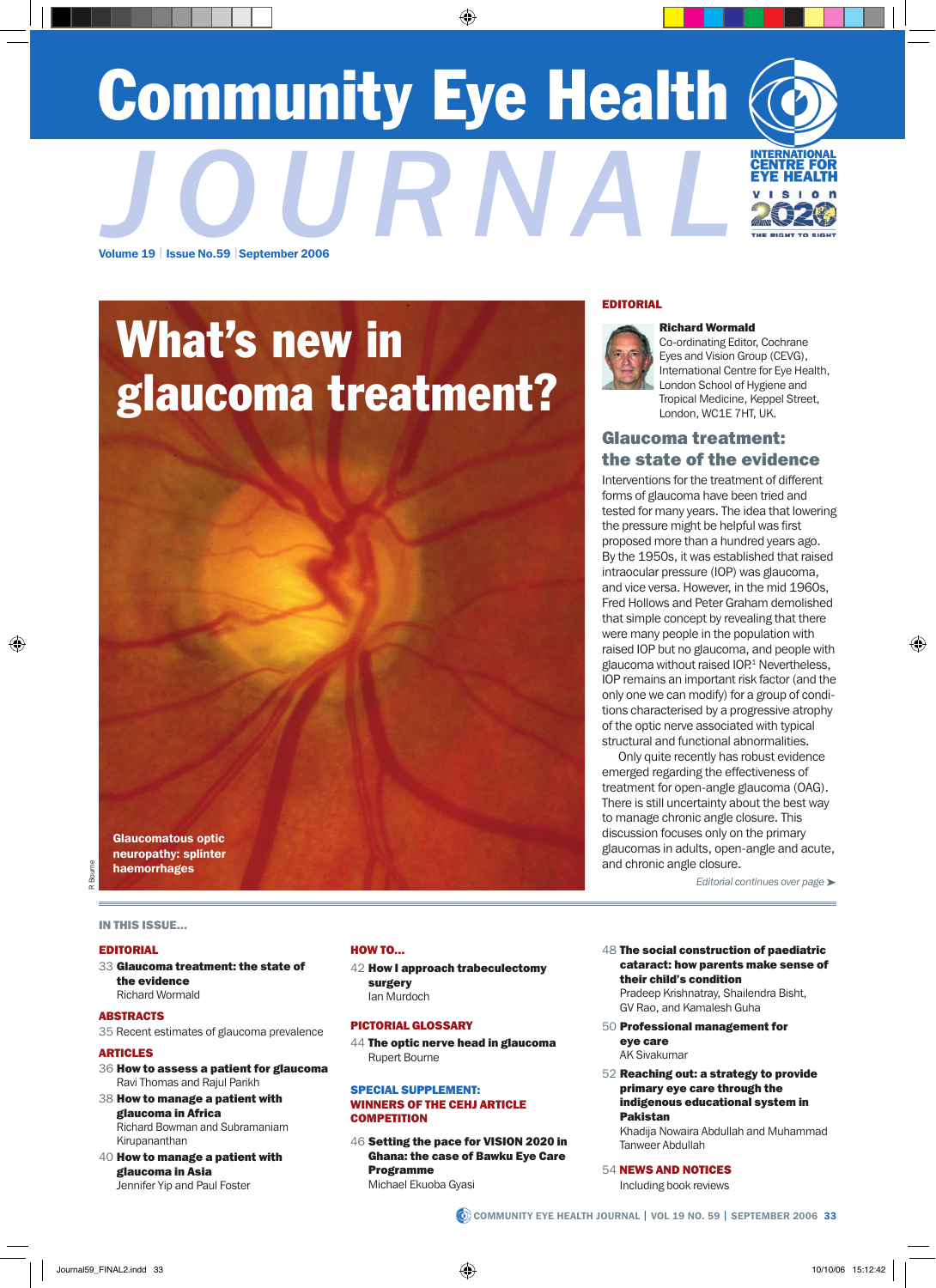## Community Eye Health





#### Volume 19 | Issue No. 59 | September 2006

Editor Victoria Francis

#### Editorial Committee

Professor Allen Foste Dr Clare Gilbert Dr Murray McGavin Dr Ian Murdoch Dr GVS Murthy Dr Daksha Patel Dr Richard Wormald Dr David Yorston

#### Regional Consultants

Dr Grace Fobi (Cameroon) Professor Gordon Johnson (UK) Dr Susan Lewallen (Tanzania) Dr Wanjiku Mathenge (Kenya) Dr Babar Qureshi (Pakistan) Dr Yuliya Semenova (Kazakhstan) Dr BR Shamanna (India) Professor Hugh Taylor (Australia) Dr Andrea Zin (Brazil)

#### Advisors

Dr Liz Barnett (Teaching and Learning) Catherine Cross (Infrastructure and Technology) Sue Stevens (Ophthalmic Nursing and Teaching Resources)

#### Administration

Anita Shah (Editorial/Administrative Assistant)

#### Editorial Office

*Community Eye Health Journal* International Centre for Eye Health London School of Hygiene and Tropical Medicine, Keppel Street, London, WC1E 7HT, UK. Tel: +44 207 612 7964/72 Fax: +44 207 958 8317 Email: Anita.Shah@Lshtm.ac.uk

#### Information Service

Sue Stevens Email: Sue.Stevens@Lshtm.ac.uk Tel: +44 207 958 8168

#### Printing Newman Thomson

#### On-line Edition (www.jceh.co.uk)

Sally Parsley Email: admin@jceh.co.uk

#### *Community Eye Health Journal* is published four times a year and sent free to developing

country applicants. French, Chinese and Indian editions are also available. Please send details of your name, occupation and postal address to *Community Eye Health Journal*, at the address above. Subscription rates for applicants elsewhere: one year UK£28/US\$45; two years UK£50/US\$80. Send credit card details or an international cheque/ banker's order made payable to London School of Hygiene and Tropical Medicine to the address above.

#### Website

Back issues are available at www.jceh.co.uk

*Content can be downloaded in both HTML and PDF formats.*

#### © International Centre for Eye Health, London

Articles may be photocopied, reproduced or translated provided these are not used for commercial or personal profit. Acknowledgements should be made to the author(s) and to *Community Eye Health Journal*. All graphics by Victoria Francis unless stated otherwise.

#### ISSN 0953-6833

The journal is produced in collaboration with the World Health Organization. Signed articles are the responsibility of the named authors alone and do not necessarily reflect the policies of the World Health Organization. The World Health Organization does not warrant that the information contained in this publication is complete and correct and shall not be liable for any damages incurred as a result of its use. The mention of specific companies or of certain manufacturers' products does not imply that they are endorsed or recommended by the World Health Organization in preference to others of a similar nature that are not mentioned.

### Open-angle glaucoma

The first major systematic review was by Rossetti et al. in 1993.<sup>2</sup> Despite finding more than 120 randomised controlled trials (RCTs) of the medical treatment of open-angle glaucoma and ocular hypertension, the authors could not find good evidence that lowering IOP either prevented the development of glaucomatous optic nerve damage, or prevented its progression in established disease. Researchers complained that it would be unethical in a trial to randomly allocate patients with overt disease to a control group with no intervention or placebo; yet they had to confront the ethical reality that the effectiveness of treatment was uncertain.

The ethical challenge was already being met by the collaborative normal tension glaucoma study.3 Many patients with this form of glaucoma were not routinely receiving treatment. Patients were recruited with OAG whose pressures were never found to be higher than 24 mm Hg. Patients were not randomly allocated to pressure-lowering intervention until they showed definite evidence of progression. About 40 per cent of participants did not progress in five years. This was an important observation on the natural history of the disease. Vision declined in both treated and untreated groups, and it was only after adjusting for the effect of cataract that a beneficial effect of lowering pressure could be demonstrated. Because some eyes deteriorated despite successful lowering of pressure, it was postulated that there existed mechanisms responsible for damage to the optic nerve, independent of pressure.

Ocular hypertension (OHT) was another ethical loophole. Indeed, many patients with OHT were not normally treated, and there was uncertainty about whether lowering pressure would reduce the risk of developing nerve damage. The ocular hypertension treatment study (OHTS) was a multi-centre RCT based in the USA.<sup>4</sup> Patients with raised pressure, but no definite nerve damage, were randomly allocated to treatment or none. Conversion rates were low in five years, but the study was large enough to detect a small treatment effect. It was possible to draw firm conclusions that there was a treatment benefit. The baseline risk of converting was small, about 10 per cent in five years. But treatment reduced this risk by half. The number of patients with OHT needed to treat (NNT) to prevent one from developing optic nerve damage, was about 15 for evidence of structural and/or functional damage, but 42 for functional damage only, i.e. new visual field loss.

The question remained about the effectiveness of lowering pressure in overt disease. The early manifest glaucoma trial (EMGT)<sup>5</sup> was designed to address this. To find 250 patients with early glaucoma, it was necessary to screen more than 60,000 people in southern Sweden. Half of these patients were randomly allocated to treatment and the other half to none. Using a sensitive algorithm for detecting progression in automated threshold perimetry, the trial found a much larger

treatment effect, an NNT of 7.

The difference between the treatment effect found in these two studies may reflect differences in the sensitivity of the methods used to detect change, but it can also be explained by differences in the participants. EMGT used a population-based sample identified on the basis of optic nerve head appearance and visual field abnormality, independent of IOP (the mean IOP was 20 mm Hg for the whole trial sample). The OHTS included patients already in clinics with raised pressure but normal optic nerve. They were effectively selected for resistance to the effects of pressure on the optic nerve. OAG is a disease of the optic nerve in which it is vulnerable to the effects of pressure. The higher the pressure, the more likely it is that damage will occur, though the vulnerability of the nerve to pressure is a crucial determinant of disease risk.

A systematic review published in the British Medical Journal6 in 2005 summarises the evidence for the effectiveness of medical treatment in lowering IOP in OHT, normotensive glaucoma (NTG), and primary open-angle glaucoma (POAG). The lack of evidence highlighted by Rossetti et al. has now been addressed. More detail is needed on the effectiveness of different types of medical, laser and surgical treatments. A completed systematic review on medical versus surgical treatment<sup>7</sup> has found that both treatments are equally effective. This is important evidence for the benefit of surgery where the feasibility of sustained medical therapy is unlikely. Two substantial ongoing Cochrane reviews are examining the evidence for the different medical options and laser trabeculoplasty, both of which are due to be published within the next year.<sup>8,9</sup>

#### Angle-closure glaucoma

In angle closure and angle-closure glaucoma, there is less evidence of effectiveness of treatments. Useful definitions have been proposed for these conditions, in which anatomical abnormalities of the angle with or without raised IOP are separated from those that cause damage to the optic nerve.10 Most believe that the structural abnormalities of the anterior segment leading to higher (sometimes very high) pressure are more important than the vulnerability of the optic nerve, because almost every optic nerve will succumb to the effects of prolonged and excessive elevation of IOP in angle closure.

There is no doubt that in acute angle closure there is an urgent need to reduce IOP. There are different ways of doing this. Ideally, this should be done as quickly as possible, while minimising the risk of making the patient feel even worse. Intravenous acetazolamide is often used for rapid action, as well as topical pilocarpine (there is no additional benefit from 'intensive' administration). Osmotic agents such as glycerol or mannitol have fallen out of favour, but evidence regarding the safety and effectiveness of these kinds of interventions is almost entirely